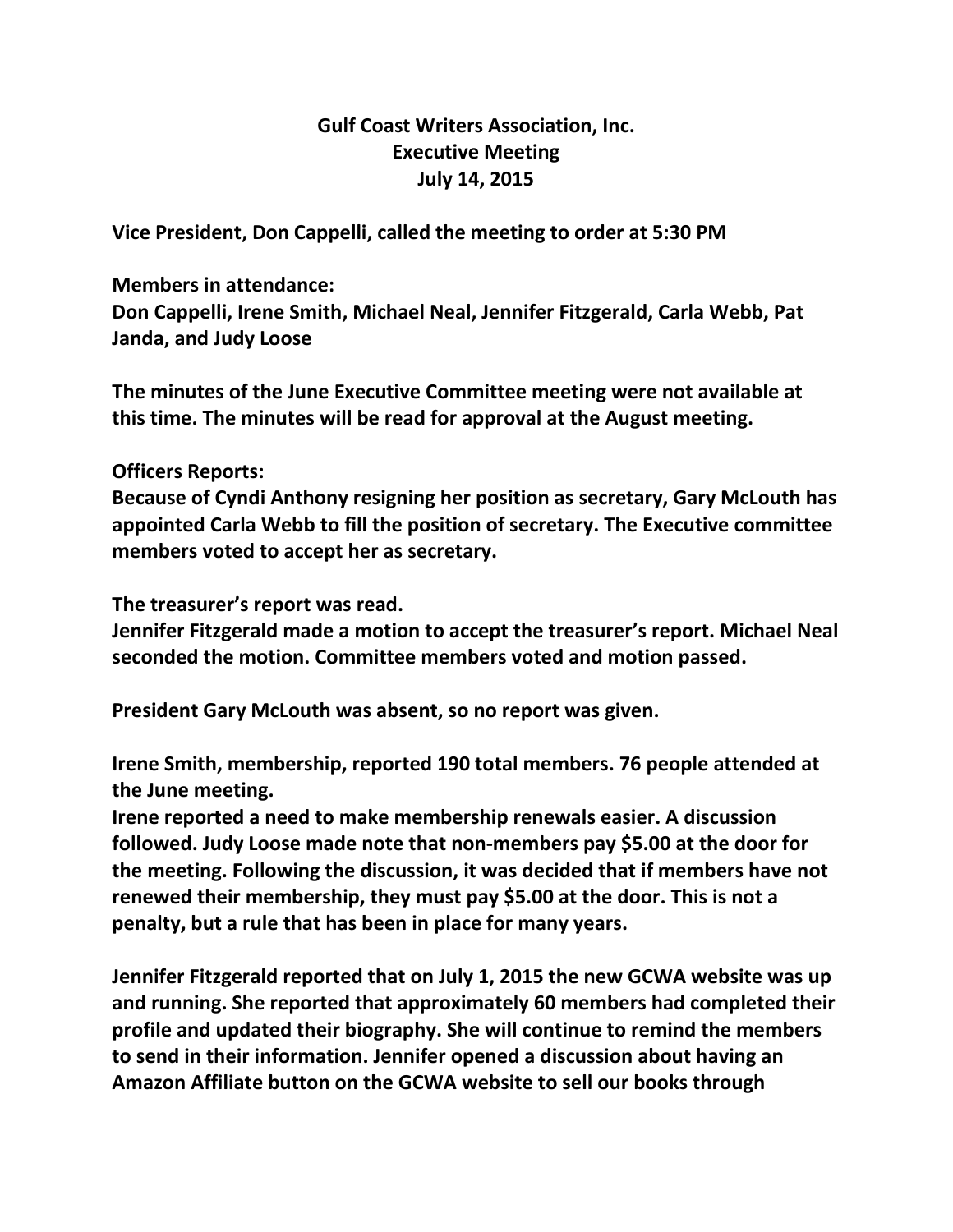**Amazon. Don Cappelli had concerns relating to selling our books on Amazon through the GCWA website. He stated that this would cause problems with the organization's status as a non-profit, 501C3. When someone bought a book through the Amazon Affiliate program on the GCWA website, we would make money.** 

**Following the discussion, a motion was made by Michael Neal to accept selling our books on Amazon through the GCWA website. Jennifer Fitzgerald seconded the motion. Members voted NO to the motion to sell our books through Amazon on the GCWA website.**

**Publicity, Barbara Burnett was absent.**

**Programming, Michael Neal, read the list of speakers for the upcoming months. A problem with scheduling a speaker for the August meeting has occurred. Gary McLouth has been notified.**

**Michael reported several options for speakers. There will be more information given in the next few days.** 

**Michael reported the kitchen supplies are now being stored at Zion. The layout of the tables for the meeting was discussed. Don volunteered to draw up a layout of the tables to see if there is a better layout than the one set up at the June meeting.**

**Special Projects, Alice Oldford, was absent, but asked Carla Webb to present her report. Alice and a sub-committee are working on a Writer's Workshop/Retreat. In her report, she listed the goals for the workshop. This workshop would begin with networking on a Friday and end with a wrap-up on Sunday. There are four potential sites, along with a proposed budget for each site. A date of September 2016 has been suggested but not finalized. . A list of presenters was read and it was noted that Kim Weitkamp has been contacted to be a presenter. She would be the only paid speaker. The committee has asked for a minimum of \$1,000 to help with the cost of the workshop.**

**Alice has been working on a Social Media workshop projected for January/February, 2016. Julie Ward and Patti Brassard Jefferson have agreed to develop and deliver a program.**

**In Alice's report she discussed a misunderstanding concerning the publication of winners' stories/poems from the GCWA Writing Contest. Ft. Myers magazine**